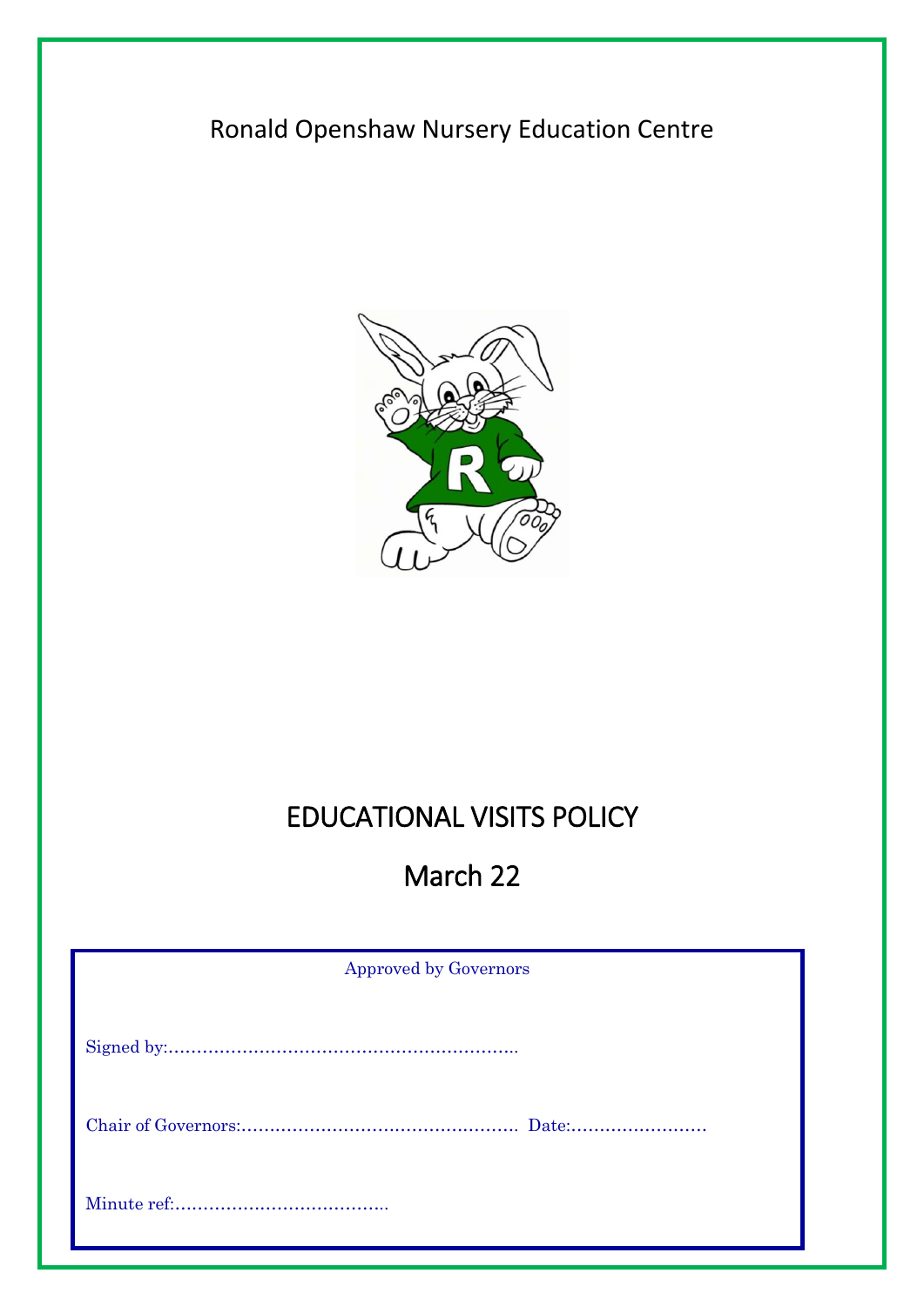## **Educational Visits Policy Statement**

At RONEC we believe that pupils benefit enormously from taking part in educational visits with the school.

- Visits complement the curriculum we provide in school by enabling them to have firsthand experience of places and activities not available in school. They may introduce children to aspects of the world around them that they have not yet experienced.
- They contribute to the development of their confidence and independence.
- They contribute to their social development through sharing an experience with peers.
- They can be of great benefit to their language development through discussion during and after the visit.
- They enrich children's enjoyment of school.
- When parents take part in visits it may develop their knowledge of facilities in the area and allow them to participate more fully in aspects of their child's education.

The detailed procedures will cover the following:

- Arranging and obtaining consent
- Charging policy
- The level of acceptable supervision and ratios
- Planning procedures
- Codes of safety and conduct
- Information to parents
- Medical consent
- Emergency procedures
- Risk assessment
- Travel on public transport

## **Types of visits undertaken**

- 1. Short outings on foot within the local environment e.g. to the shops, park etc.
- 2. Half day visits within the local area involving using public transport.
- 3. Half or whole day visits using public transport or LA mini buses.

Visits normally take place during term time.

## **The process for arranging visits**

Careful planning and preparation are essential to the success and safe conduct of any school visit.

Sufficient time is allowed in planning the visit for staff to make enquiries, go on a preliminary visit and fill in a risk assessment form prior to the visit taking place. When outside providers are offering activities as part of the visit, checks are made on their experience of working with nursery age pupils either directly or by seeking information from other nurseries which have used the provision.

All visits must be approved by the head teacher or deputy head teacher who will take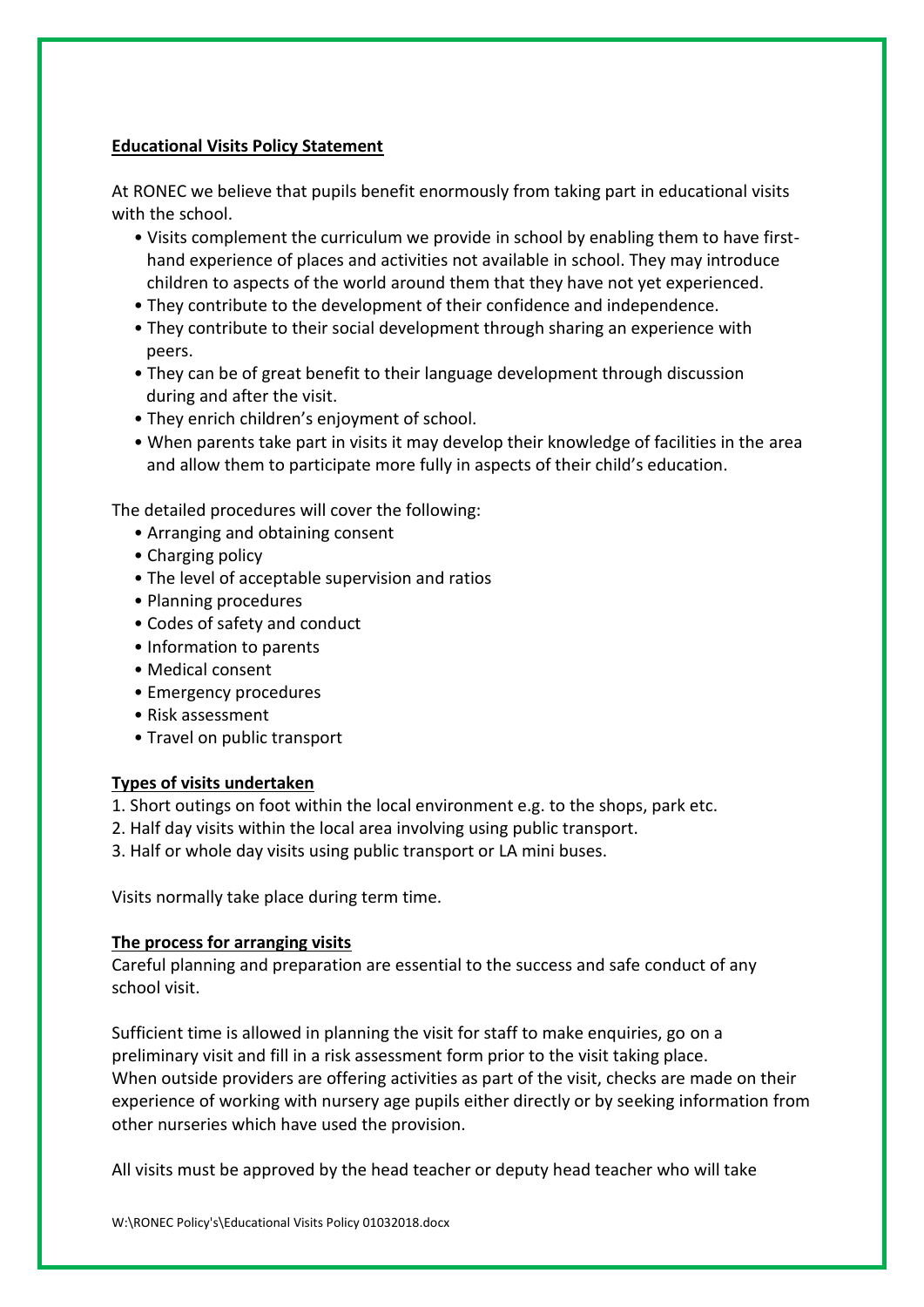into account the information on the risk assessment form and follow up any queries before giving final approval and signing a risk assessment.

#### **Parental consent and information**

On entry to the nursery all parents or legal guardians are asked to sign a general consent form for their child to take part in local visits.

If a parent does not wish their child to take part in visits these wishes are respected.

Parental consent is also sought before a visit and written details of the visit are given. Any specific information needed which we do not already hold at the nursery may be requested.

A letter or letters are given to parents explaining the nature of the visit, travel arrangements, times, dates, any specific items children need to bring or not bring with them, appropriate clothing where needed and any relevant safety information.

## **Charging Policy**

Educational visits from the nursery school take part during the school day. Visits involving transport or outside facilities often incur a cost. Where possible the cost of visits will be met from the school budget or outside funding will be sought. Cost and how this will be met will be taken into account at the initial planning stage of the visit. As far as possible, we take children at no cost to the parent/carer. However, parents are asked to pay their own transport costs when accompanying children on a visit. Charges for visits must be voluntary and parents must be aware of this

#### **Ratios on visits**

The minimum ratio for a visit which requires the children to travel on public transport is three children to one adult, other visits to be discussed with head teacher/deputy head teacher. Some children may need a higher level of supervision than 1:3 (e.g. children with disabilities, challenging behaviour, etc.) – this needs to be planned for on a case by case basis by the visit leader.

There will be at least two members of staff on each visit, except for very local ones such as to the local shop.

## **Child Protection**

Children remain within sight of the named adults responsible for them at all times.

Children needing to use the toilet during a visit will be supervised by a member of school staff or their own parent only.

#### **Parents and Volunteers**

Parents are nearly always invited to accompany children on educational visits. This is sometimes necessary to provide a sufficient adult/child ratio, but primarily planned to involve parents in their child's learning experiences and introduce them to facilities in the local area that they may wish to use with their family on other occasions.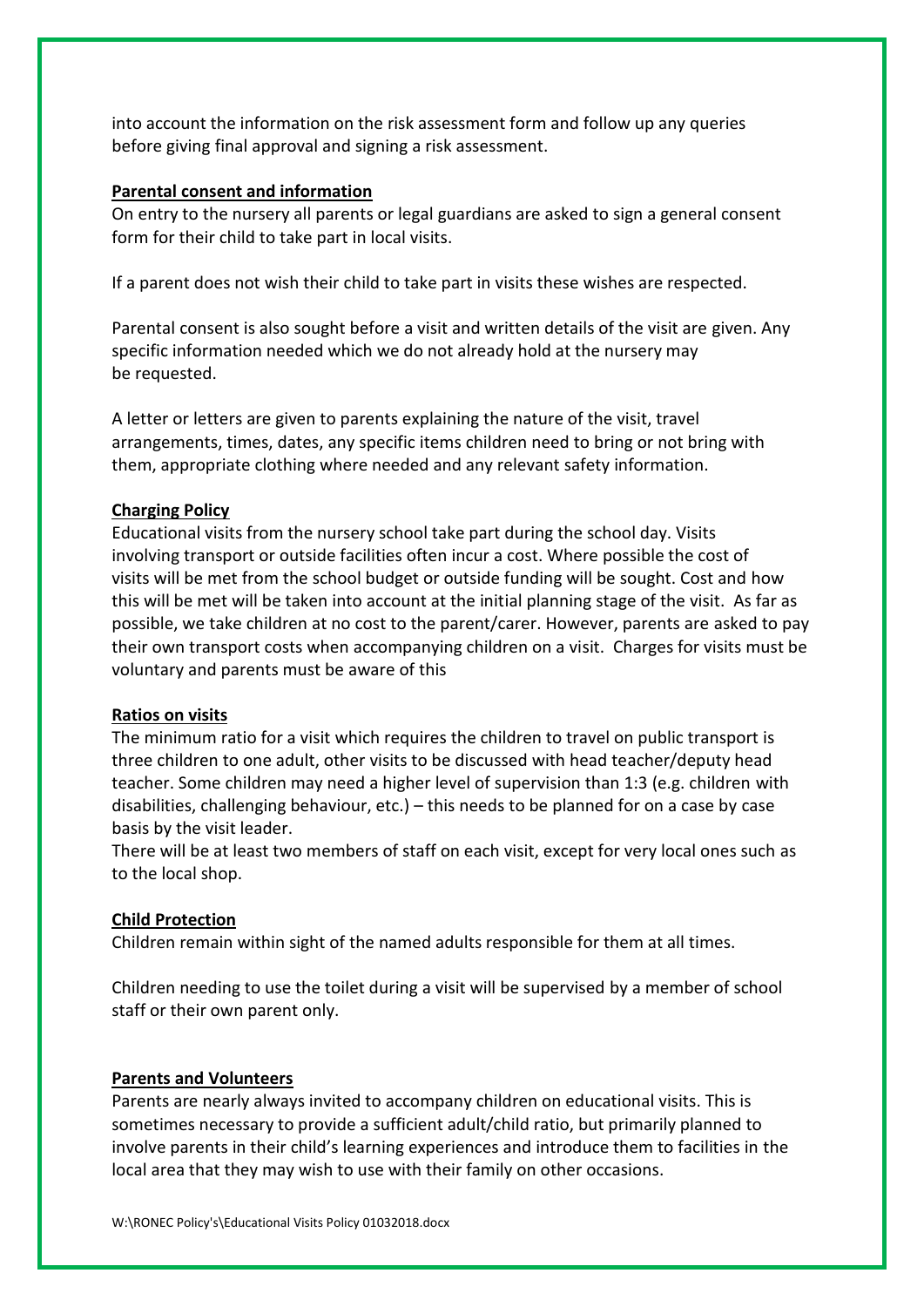Parents and volunteers who accompany visits will be known to the nursery and must be over the age of sixteen. When all the children on the visit are accompanied by their own parent or carer it may be appropriate for them to leave the sight of school staff for periods of time but only with their own child. If parents are to leave the group at any time they must inform the group leader and have clear guidelines on when and where to re-join the group.

Before a visit all parents and volunteers are given verbal and written guidelines about the nature of the visit and how it will be conducted, which children they are supervising, expected behaviour and any risks or restrictions to be aware of. They will also be given ideas of their role in supporting the children during the visit.

## **Pre-visit administration**

- The senior administration worker will identify any children whose parents have not signed the general consent form and these children will not join in with visits;
- The emergency contact details for children on the visit will be provided to the group leader.

## **Group Leaders**

All visits will be led by experienced staff.

The leader is responsible for ensuring the safety of the group at all times.

Before setting out the group leader will:

- Check the rucksack as detailed in the risk assessment.
- Ensure the children are wearing a badge and visibility vests if appropriate.
- Leave a list of the children and adults going on the outing in the office and take a copy of this list with them.
- Give verbal and written guidelines to other adults in the group on safety procedures, conduct etc. including ensuring that each adult knows which children they are responsible for.
- Remind children to stay with this adult at all times and to listen carefully to the adults directions.
- If travelling by private bus/coach, leader must obtain drivers' names, mobile number and bus/coach registration number and leave in the office.
- Check children's medical file and make preparations for children with allergies/medical conditions.

During the visit the group leader will be responsible for selecting a safe place to wait e.g. for transport, or to cross a road and will point out other known hazards before they are reached.

When minibuses are used the group leader is responsible for ensuring that all doors are closed and seat belts fastened.

When travelling on public transport in particular the group leader is responsible for doing a head count on getting on and off to ensure that the group stay together.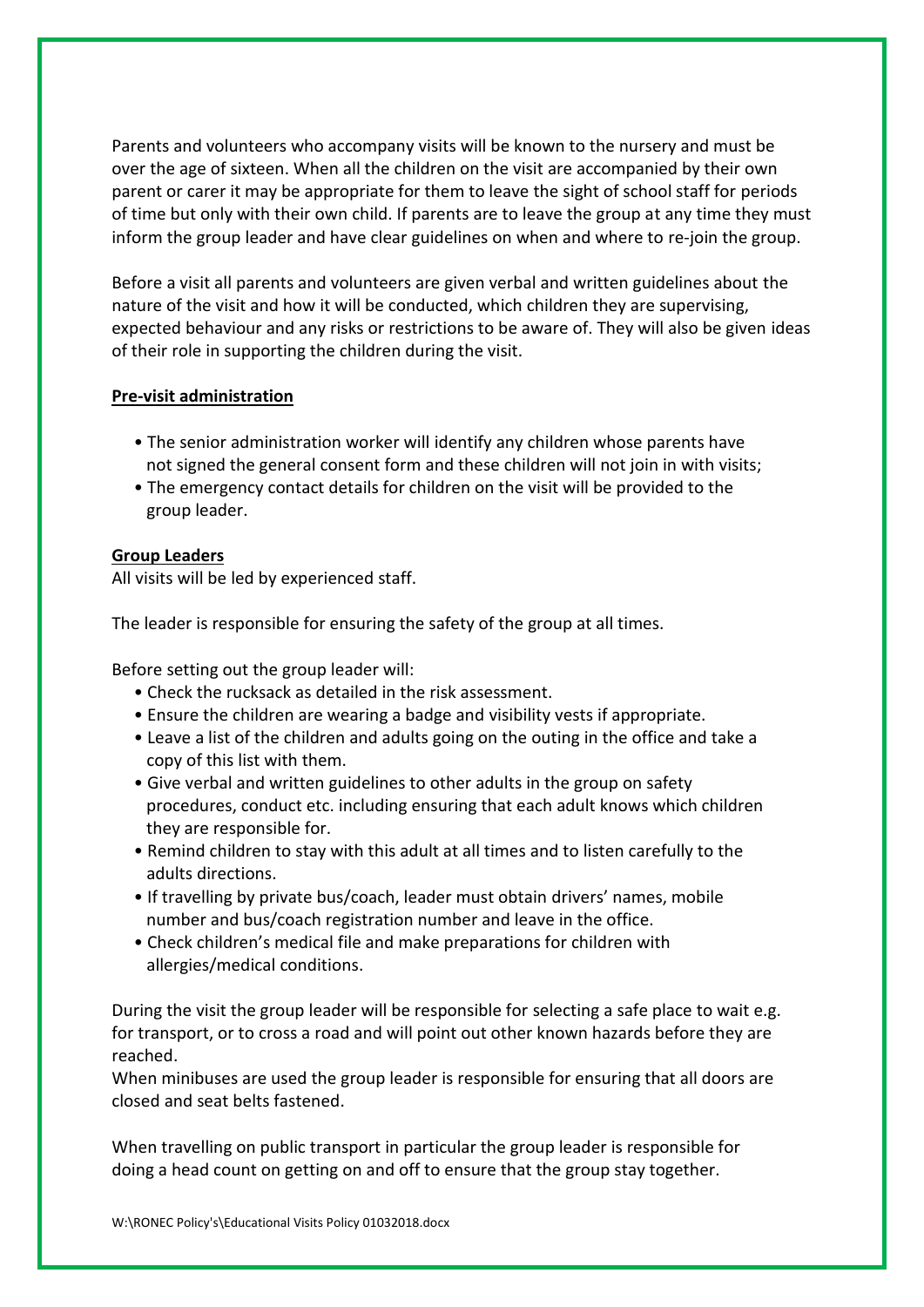Group leaders will ensure that a member of staff on the visit has a charged mobile phone with them and will carry the school phone number so that the school may be contacted immediately in the event of a difficulty, including the possible late return of the group.

## **First Aid**

A paediatric first aider must accompany all school trips.

First aid provision forms part of the risk assessment and consideration is given to the distance of the visit from the school, the nature of the activities on the visit, the first aid provision en route and at the venue of the visit.

The contents of the travelling first aid kit are determined by the nature of the visit, but are sufficient to treat minor injuries as they would be in nursery.

#### **Emergency Procedures**

The group leader or member of school staff will have a charged mobile phone with them on the visit so that they can contact the school and if necessary the emergency services in the event of an emergency.

In the event of problems with public transport or the venue of the visit being closed on arrival the group leader will inform the school and return to school as soon as possible.

In the event of an emergency on a school visit:

- In conjunction with the first aider, the visit leader will make a decision as to whether the emergency services need to be called.
- The visit leader will make the decision as to who will accompany the child and who will be responsible for the rest of the group.
- The head teacher or deputy head teacher need to be telephoned, they will decide if the local authority need to be contacted
- The school will be telephoned so that the parents can be contacted.
- If a child needs to be taken to hospital, two adults should accompany the child where possible, if this does not compromise the safety of the rest of the group.
- At hospital, one adult will remain with the child while the other is in contact with the school/parents of the child.
- In a fatality, all children and adults must not speak to any member of the media or press. This is the responsibility of the LEA.
- Teachers should make notes when possible of the incident and on return to school prepare a full written account noting all events and timings. If possible, names and details of witnesses should be taken and any equipment involved in the accident should be kept for inspection.

In the event of a security alert:

• Follow the emergency instructions of the place that you are visiting and make contact with the school so that they are able to inform parents.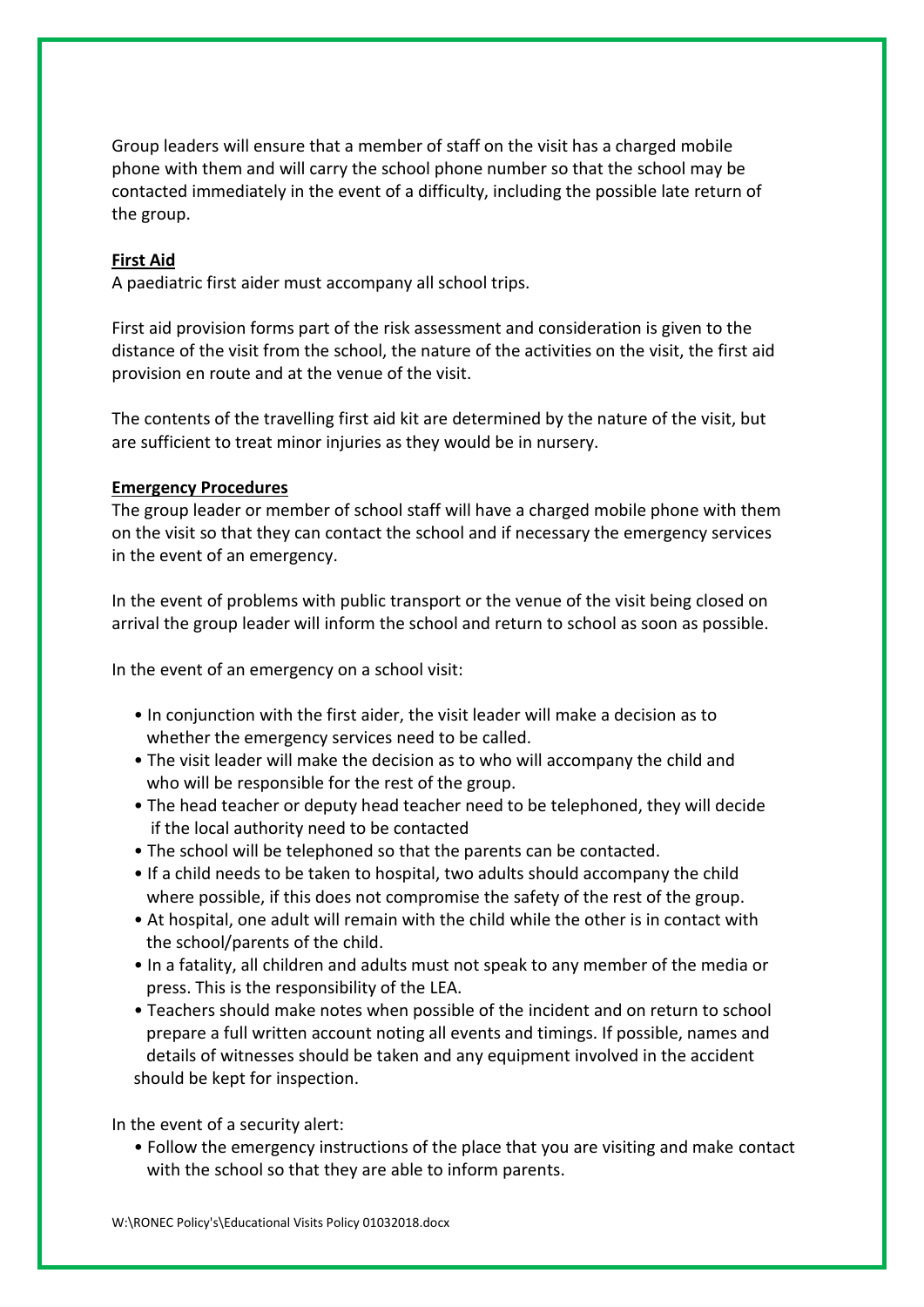• If you are outside, then follow your directions to the nearest school. Make contact with the school and await further instructions.

LBN Security and Emergency Services: 020 3373 2392/73 Head of School Support: 07770 227 094

## **Always follow the instructions of the emergency services**

On return to the school, please make sure that all necessary paperwork has been completed e.g. accident forms.

## **Risk Assessment**

A thorough risk assessment is carried out prior to visits with the aim of assessing risks which might be met in order to prevent or reduce them. If the level of risk is not able to be managed then the visit does not take place.

A risk assessment takes into account the following considerations:

- Potential hazards
- Who might be affected by them
- What safety measures need to be in place to reduce risks to an acceptable level
- If the safety measures can be put into place by the group leader
- Steps to be taken in the case of an emergency.

The group leader and other supervisors must monitor the risks throughout the visit and take appropriate action.

## **Pupils with Medical Needs and Special Educational Needs**

Pupils with medical needs and special educational needs should not be excluded from educational visits but arrangements need to be put in place to enable them to take part safely.

## **Medical Needs**

Before a visit takes place the group leader will check the medical needs of the children involved in the visit and ensure that they appropriate information is passed on to the group leader and equipment (e.g. asthma pumps) are included with the first aid kit to be taken on the visit. Only medicines routinely administered in school will be administered on an educational visit.

## **Special Educational Needs**

When planning visits and doing a risk assessment any limitations or problems children may have need to be taken into account.

Factors to consider are:

- Is the child capable of taking part in and benefiting from the activity?
- Can the activity be adapted to enable the child to take part?
- Will additional or different resources be needed?
- How far is the child able to follow and understand instructions?
- Will additional supervision be needed?
- Access to transport and the venue.

W:\RONEC Policy's\Educational Visits Policy 01032018.docx